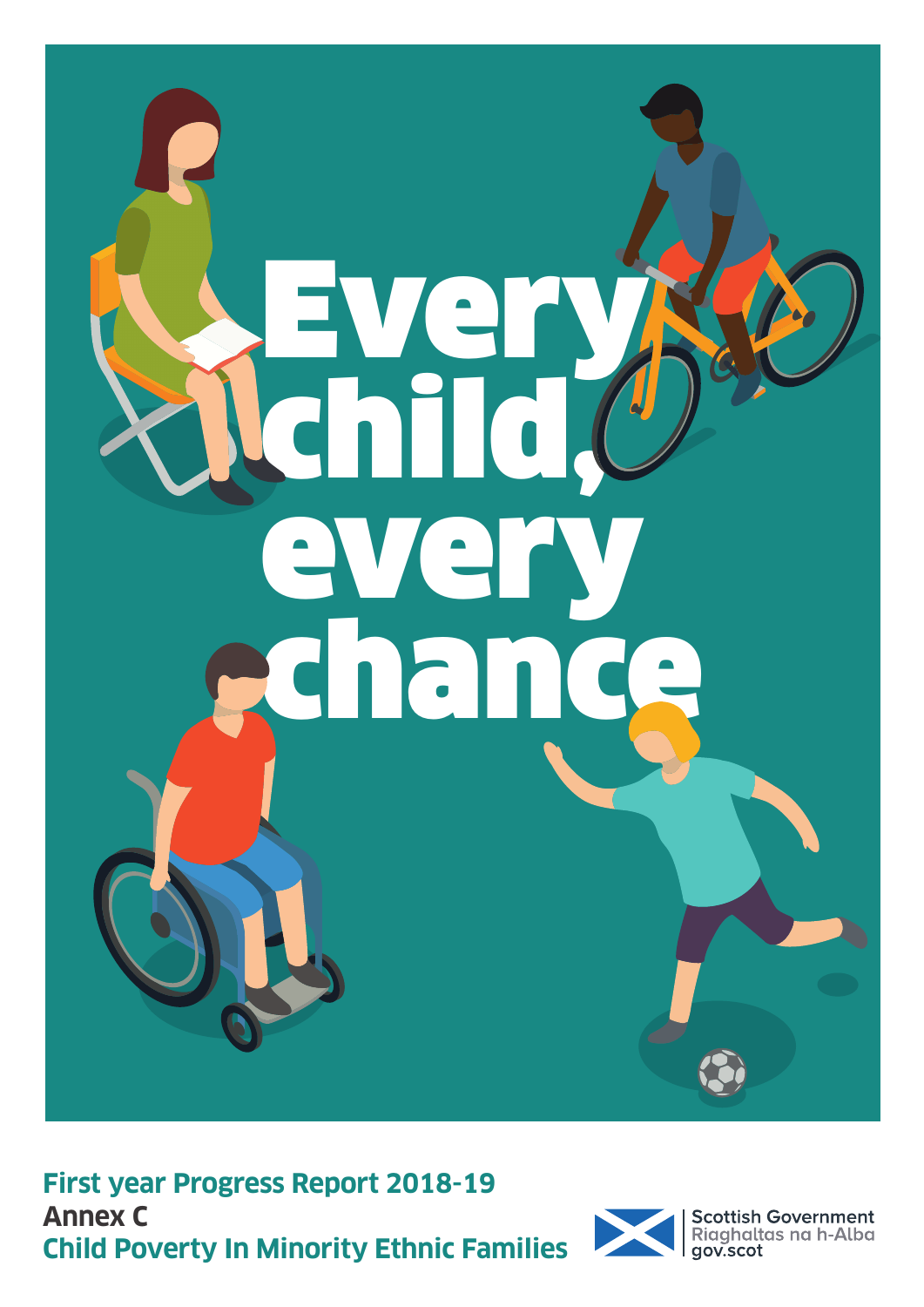## **INTRODUCTION**

The [Race Equality Action Plan](https://www.gov.scot/publications/fairer-scotland-race-equality-action-plan-2017-2021-highlight-report/) includes an action for the Child Poverty Measurement Framework to give due consideration to the experiences and issues faced by minority ethnic groups living in poverty. This paper presents ethnicity breakdowns, where possible, for the Child Poverty Measurement Framework indicators. It also draws on wider evidence about the drivers of poverty, and draws conclusions about the actions needed to address poverty among minority ethnic families.

## **KEY FINDINGS**

Although there is, of course, considerable diversity between and within different minority ethnic groups, on average, minority ethnic families are more likely to be in poverty. Evidence suggests there are barriers across all three key poverty drivers.

#### **Income from employment**

Scottish minority ethnic families in work are paid less per hour, and are more likely to be underemployed – both in terms of parents working fewer hours than they want to, and in terms of degree-qualified parents being employed in jobs below their qualification level. There is also a higher percentage of workless households.

Minority ethnic school leavers outperform other pupils at SCQF levels 5 and 6, and have been for nearly a decade. However, the unemployment rate of minority ethnic young people is higher, and when in work they are clustered in particular sectors.

There is mixed evidence on the proportion of minority ethnic adults with low or no qualifications. The 2017 Annual Population Survey found minority ethnic parents are more likely to have low/no qualifications. This contradicts 2011 Census data, which showed that minority ethnic adults had a higher qualification rate.

Combined with issues around accessing suitable childcare, this all leads to lower income from employment.

#### **Costs of living**

Minority ethnic households with children in Scotland spend a higher proportion of their income on housing costs, and evidence from the rest of the UK suggest minority ethnic households as a whole are more likely to be in fuel poverty. UK data suggests that low income minority ethnic households with children spend a broadly similar proportion of their income on food and non-alcoholic drinks as other low income households with children.

Scottish data shows that the vast majority of minority ethnic families have home internet access, a similar proportion to all families in Scotland. Over a third (36%) of minority ethnic families have no savings, the same proportion as all families in Scotland.

#### **Income from social security**

Many minority ethnic groups have a higher reliance on benefit income than other households. Take-up of benefits may be an issue, but there is a lack of evidence.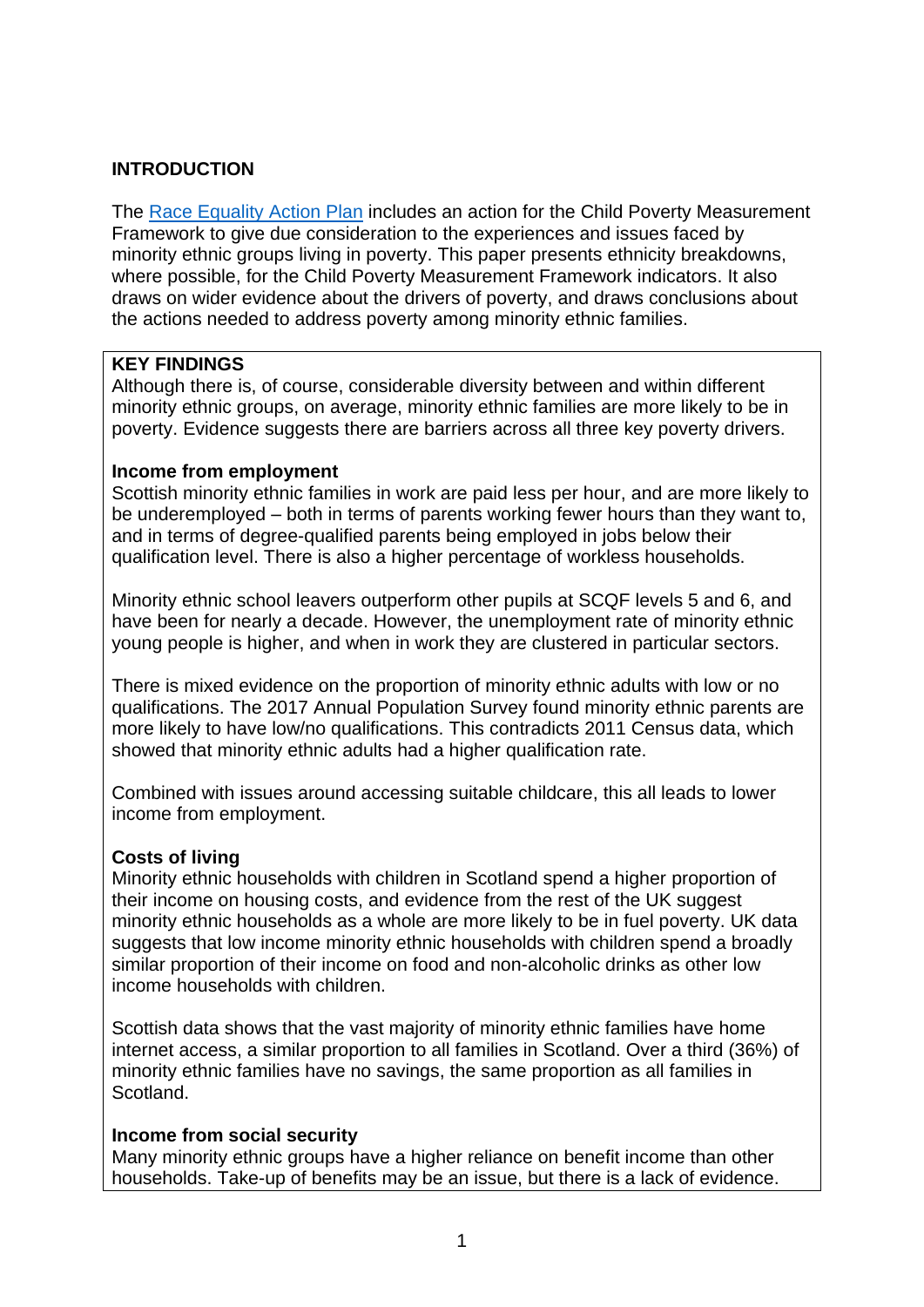## **BACKGROUND**

## **Demographics of minority ethnic groups in Scotland**

The 2011 Census showed that the 'White: Scottish' group made up 84% of Scotland's 5.3 million population, while the 'White: Other British' group made up 8%. Other non-British 'White' groups made up a further 4%. Minority ethnic groups made up the remaining 4% of the population: 'Pakistani' (49,000 people) was the largest of these, followed by 'Chinese' (34,000 people). There were roughly equal numbers of people who recorded their ethnicity as 'Indian' and 'African' (33,000 and 30,000 people, respectively). Other ethnic groups were much smaller, with the 'Bangladeshi' (4,000 people), 'Caribbean' (3,000 people) and 'Black' (2,000 people) groups being of similar size<sup>1</sup>.

**The minority ethnic population in Scotland is younger than the white population.** At the time of the 2011 Census, the median (average) age of minority ethnic people living in Scotland was around 27, in comparison to around 42 for the white population. **This is important to keep in mind when comparing poverty, and the drivers of poverty, between the two groups.**



Source: 2011 Census

**<sup>.</sup>** <sup>1</sup> <https://www.gov.scot/publications/analysis-equality-results-2011-census-part-2/>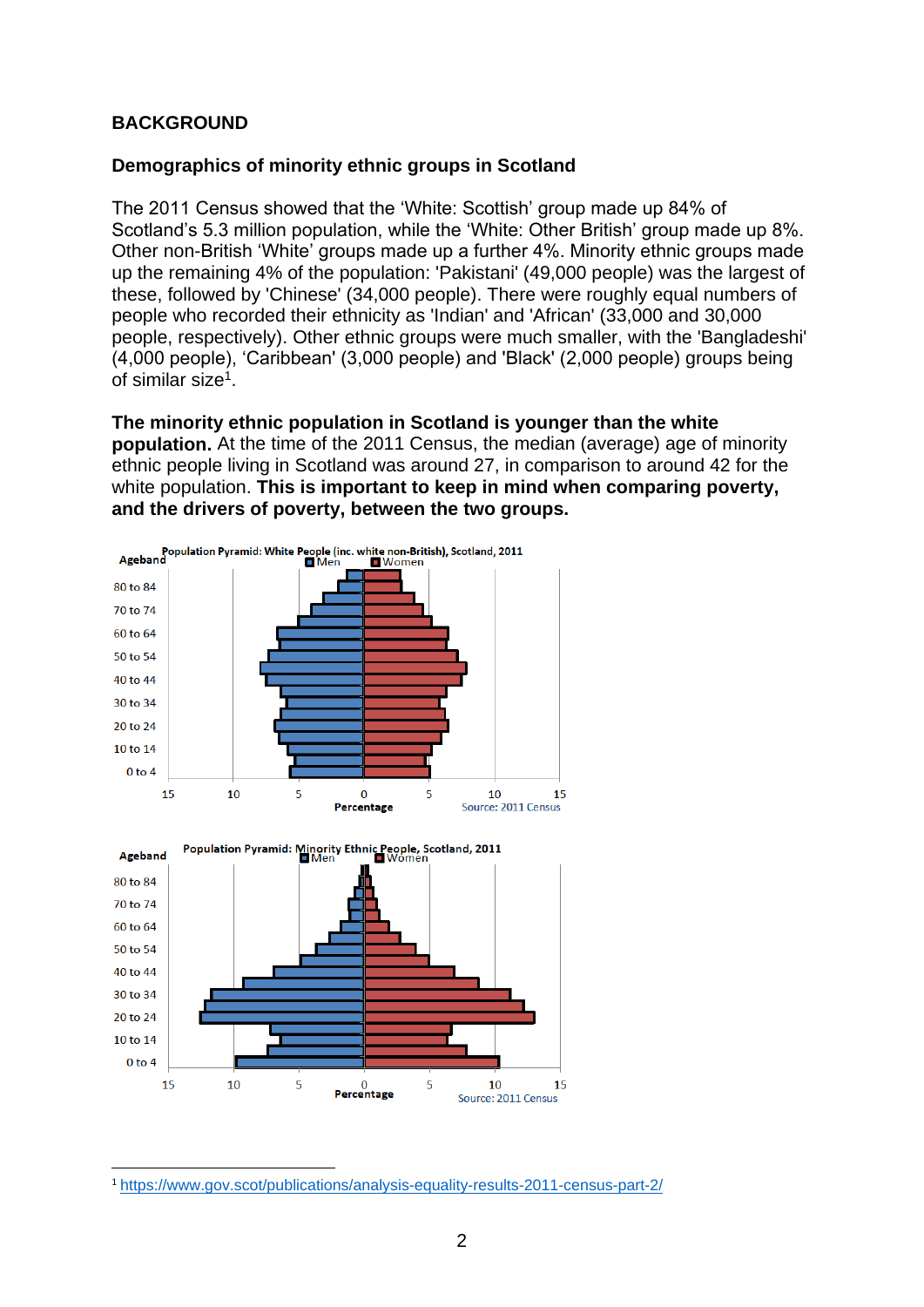Families with three or more children are another of the priority groups in Every Child Every Chance, and there is evidence that certain minority ethnic groups are more likely than the White-Scottish group to have three or more children.



**Number of dependent children by ethnicity of household reference person, 2011**

## **Poverty and ethnicity in Scotland**

Children in minority ethnic (non-white) households are more likely to be in poverty than other children in Scotland.

#### **Percentage of children in relative poverty after housing costs (Source: Family Resources Survey)**

| 2015/16-2017/18 (3 year average) |     | 2013/14-2017/18 (5 year average) |     |
|----------------------------------|-----|----------------------------------|-----|
| All children                     | 24% | All children                     | 23% |
| White                            | 23% | White - British                  | 22% |
| Minority ethnic                  | 40% | White – other                    | 25% |

| 2013/14-2017/18 (5 year average) |     |  |  |  |
|----------------------------------|-----|--|--|--|
| All children                     | 23% |  |  |  |
| White – British                  | 22% |  |  |  |
| White – other                    | 25% |  |  |  |
| Asian or Asian British           | 34% |  |  |  |
| Other                            |     |  |  |  |

The poverty gap between children in minority ethnic households and all children has decreased over time, although there are early indications that it may be increasing again.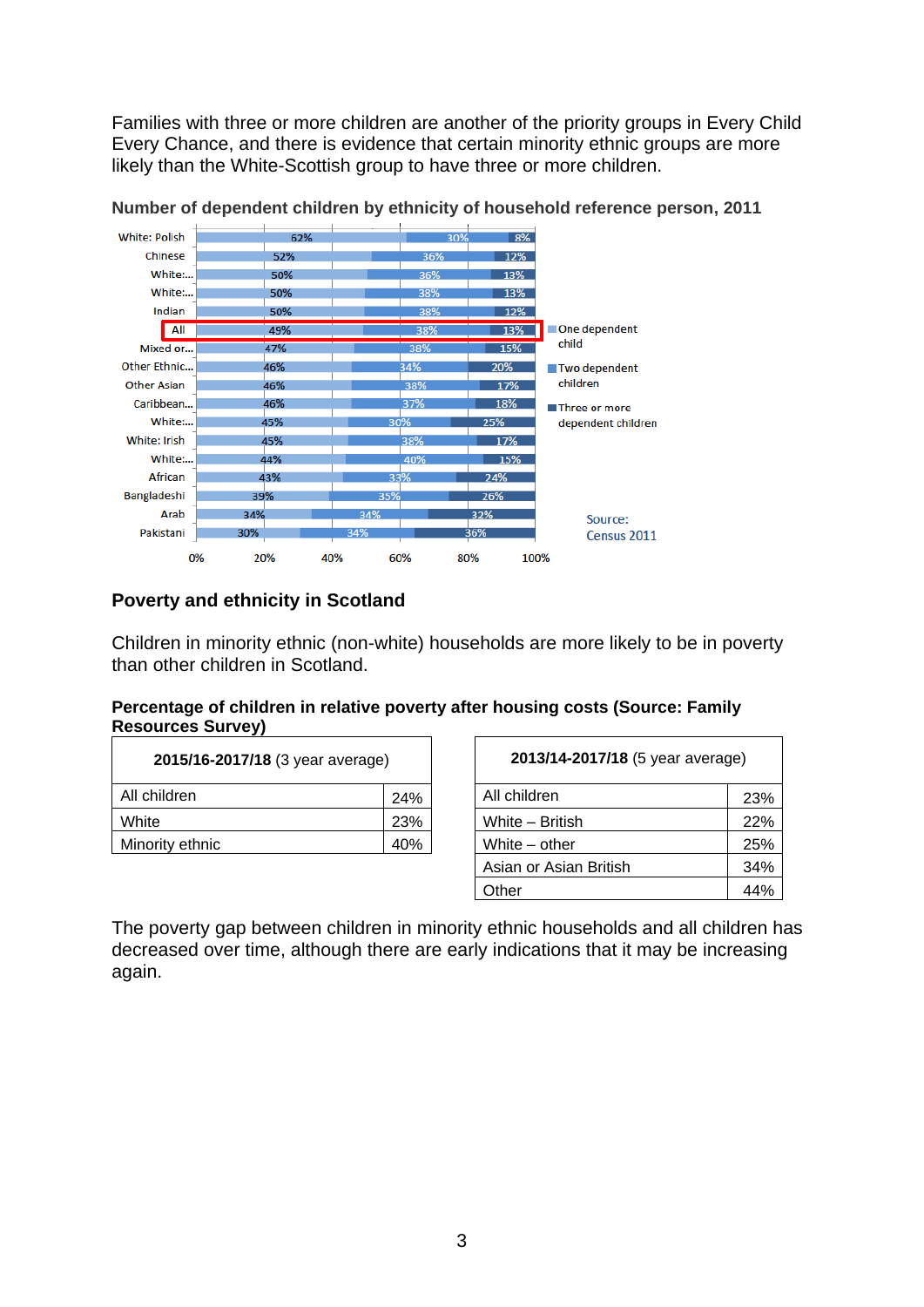#### **Percentage of children from each group in relative poverty after housing costs (Source: Family Resources Survey)**



#### **Percentage of children from each group in absolute poverty after housing costs (Source: Family Resources Survey)**



#### **Percentage of children from each group in combined material deprivation and low income after housing costs (Source: Family Resources Survey)**



There are, of course, differences in the prevalence and experiences of poverty between (and within) different minority ethnic groups.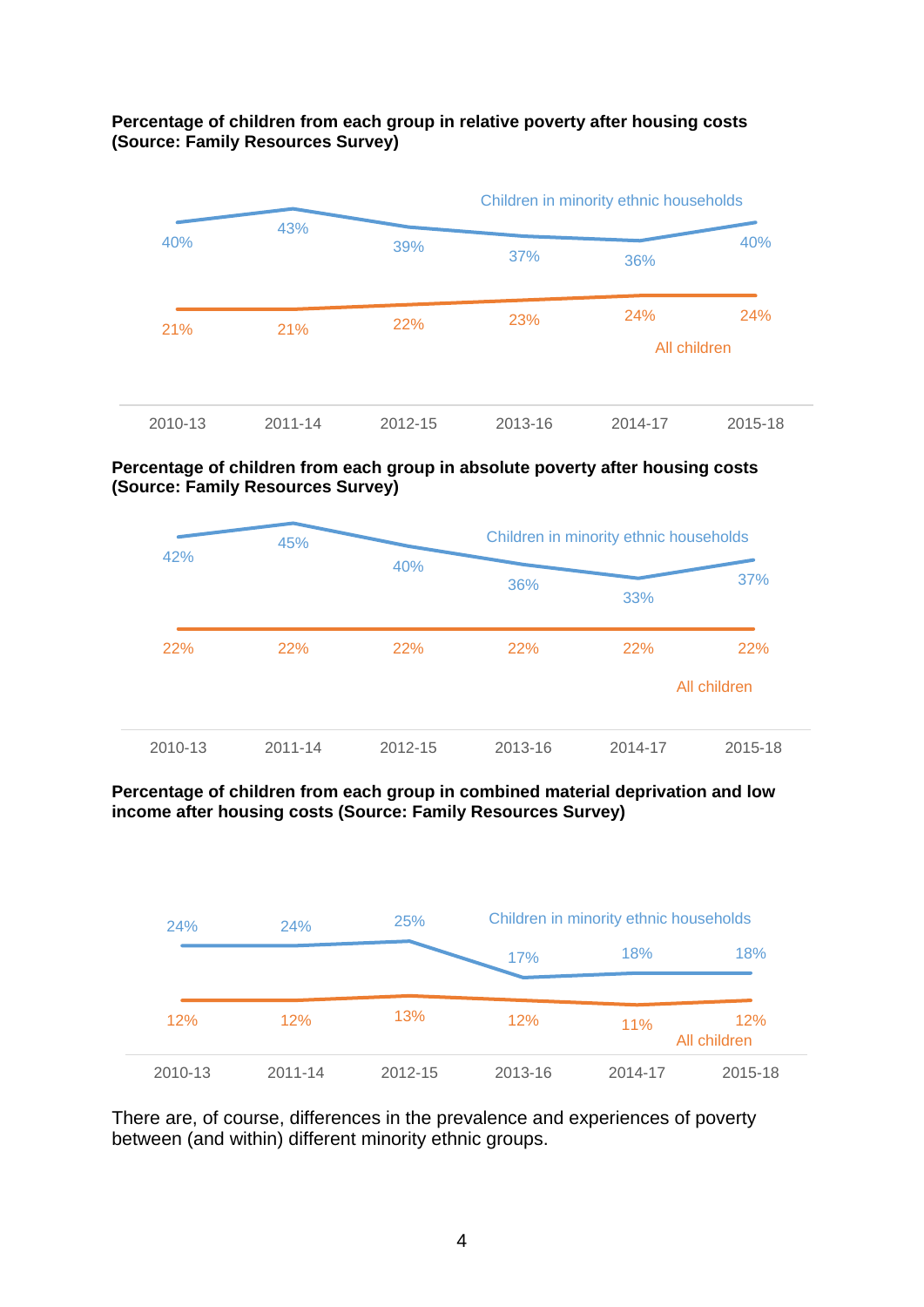**Percentage of working age adults from each group in relative poverty (below 60% of UK median income) after housing costs (Source: Family Resources Survey) 2007-17 (10 year average)**

| בטטו־וו <i>ן</i> וט פקום מפקומ <u>ע</u> ק |     |
|-------------------------------------------|-----|
| White - British                           | 17% |
| White - other                             | 25% |
| Mixed / Multiple ethnic groups            | 27% |
| Asian - Indian                            | 22% |
| Asian - Pakistani                         | 45% |
| Asian - Other                             | 42% |
| Asian - Chinese                           | 51% |
| Black/ African/ Caribbean/ Black British  | 39% |
| Other ethnic group                        | 30% |

## **Data on the drivers of poverty broken down by ethnicity**

Understanding what is driving the higher risk of child poverty among minority ethnic families is hampered by challenges with data availability relating to small sample sizes for minority ethnic groups. The table on pages 13-18 notes what breakdowns of the Child Poverty Monitoring Framework Indicators are available for Scottish minority ethnic households. Where available, these figures are provided and discussed in this paper. Where sample sizes do not allow such a breakdown, alternative indicators have been considered. In most cases (the exception being the data on Scottish school leavers qualifications), individual minority ethnic groups have sample sizes that are too small to reliably report on their own. Therefore, although it is far from ideal, they have been combined into a single 'minority ethnic' category.

#### **INCOME FROM EMPLOYMENT**

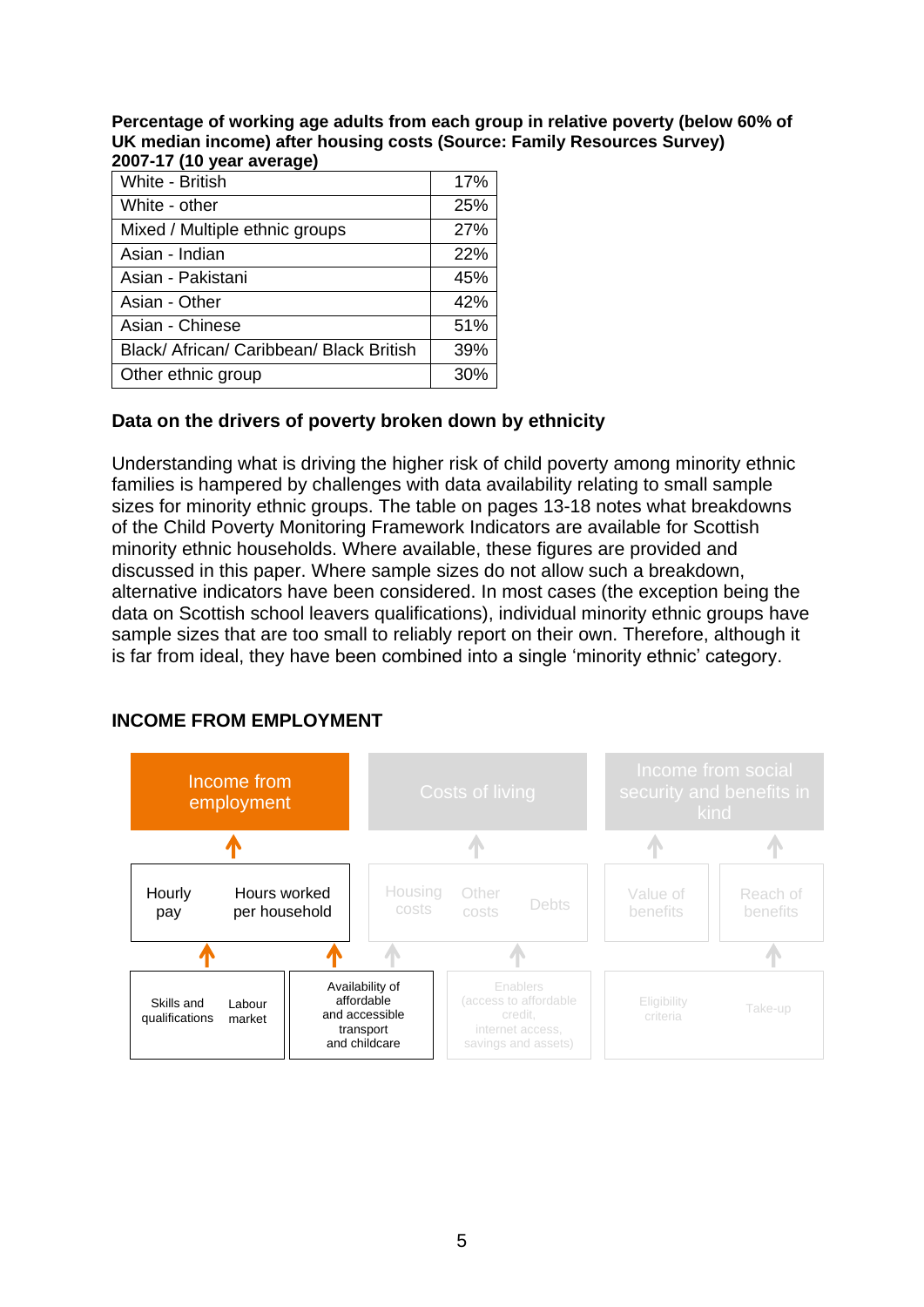#### **Hours worked**

A higher percentage of minority ethnic children live in households where no adult is in paid employment – 16.4%, compared to 11.7% of all children in Scotland (2017  $data$ ).<sup>2</sup>

The employment rate for the minority ethnic population aged 16-64 is lower than for the rest of the population – 60.6%, compared to 75.0% for the white population, a gap of 14.4 percentage points (2017 data). The minority ethnic employment gap is much higher for women than men: 22.8 percentage points for women, and 5.7 percentage points for men.

The gap in the employment rate for the minority ethnic population is largest for the 16-24 year old population. The gap decreases with age, with the oldest age group (50-64 years) having higher employment rates for the minority ethnic group than in the white ethnic group. UK level data shows that young people from minority ethnic groups are also more likely to be unemployed (19 per cent compared to 11 per cent for all 16-24 year olds in 2017 at UK level).<sup>3</sup>

Evidence from the 2011 Census shows that employment rates are lower for certain minority ethnic groups, particularly African or Caribbean or Black people.



#### **Economic activity by ethnicity, 2011**

<sup>2</sup> Annual Population Survey

**.** 

<sup>&</sup>lt;sup>3</sup> UK dat[a https://www.ethnicity-facts-figures.service.gov.uk/work-pay-and-benefits/unemployment-and](https://www.ethnicity-facts-figures.service.gov.uk/work-pay-and-benefits/unemployment-and-economic-inactivity/unemployment/latest)[economic-inactivity/unemployment/latest](https://www.ethnicity-facts-figures.service.gov.uk/work-pay-and-benefits/unemployment-and-economic-inactivity/unemployment/latest) . There is too small a sample size to produce a 16-64 Scotland level unemployment figure for 16-24. However, the employment rate for minority ethnic groups age 16-24 in Scotland is 35.8%. compared to 58.4% for aged 16-64, meaning it is highly likely Scotland mimics the pattern at UK level.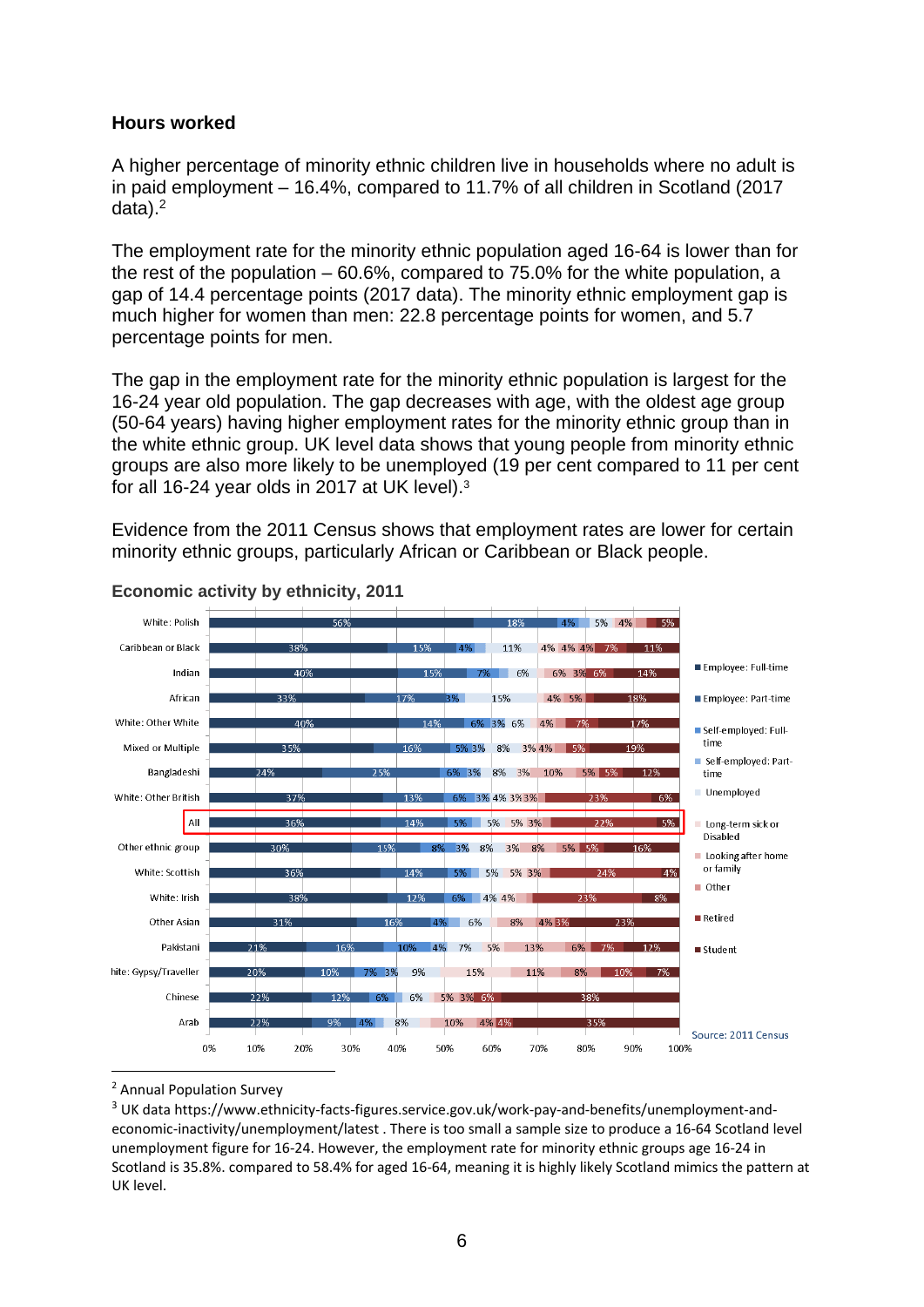For those families in work, minority ethnic families with children work fewer hours, on average – 24 hours per week per working age adult, compared to 31 hours for all households with children in Scotland (2015-2018 data).

## **Hourly pay**

Minority ethnic households with children also have a lower rate of hourly pay, on average – £10.06 per hour, compared to £12.15 per hour for all households with children in Scotland (2015-2018 data).

UK-level data show that the ethnicity pay gap exists for most minority ethnic groups, with Black African, Caribbean, Pakistani and Bangladeshi men experiencing the greatest disadvantages in the UK labour market. These groups tend to have higher than average representation in routine or semi-routine occupations. The same research found that across all ethnic groups, pay gaps are generally larger for first generation migrants than for UK-born generations.<sup>4</sup>

UK research has shown that the ethnicity pay gap is the result of segregation into less well paid occupations, being in part-time work (which is associated with lower hourly pay than full-time work), and minority ethnic groups being paid less for the same work.<sup>5</sup> Greater unexplained differences in wage levels at the top end of the labour market might be explained by employer discrimination.<sup>6</sup> A number of research reports have also highlighted issues with discrimination and bias in relation to progression and promotion, which will also impact on pay levels across all levels of the labour market.<sup>7</sup>

## **Labour market**

The under-employment rate refers to those who are in work but would like to work more hours for the same rate of pay, a measure of the under-utilisation of labour. The underemployment rate amongst minority ethnic parents is 9%, compared to 7% for all parents (2014-2017 data).

As well as wanting to work more hours, there is evidence that highly qualified minority ethnic parents are not employed in jobs commensurate with their skills and qualifications. Nearly 28% of minority ethnic graduate parents are working in low and medium skilled occupations, compared to nearly 17% of all graduate parents. This echoes other research.<sup>8</sup> UK data on graduate destinations shows that, five years after graduation, only Asian Indian and Asian Bangladeshi men and women surpass the sustained employment rates of white graduates, whereas Black African and Chinese graduates have notably lower employment rates<sup>9</sup>.

**<sup>.</sup>** <sup>4</sup> Brown et al, IES (EHRC), 2017, Tackling gender, disability and ethnicity pay gaps: a progress review, [https://www.equalityhumanrights.com/sites/default/files/research-report-110-tackling-gender](https://www.equalityhumanrights.com/sites/default/files/research-report-110-tackling-gender-disability-ethnicity-pay-gaps.pdf)[disability-ethnicity-pay-gaps.pdf](https://www.equalityhumanrights.com/sites/default/files/research-report-110-tackling-gender-disability-ethnicity-pay-gaps.pdf)

<sup>&</sup>lt;sup>5</sup> Brynin and Güveli (2012) and Longhi, Nicoletti and Platt (2013) in Brown et al, IES (EHRC), 2017 <sup>6</sup> Longhi, Nicoletti and Platt (2013) in Brown et al, IES (EHRC), 2017

 $7$  Close the Gap, 2019, Still Not Visible: Research on Black and minority ethnic women's experiences of employment in Scotland<https://www.closethegap.org.uk/content/resources/Still-Not-Visible.pdf> <sup>8</sup> Kelly, M (2016) Poverty and Ethnicity : Key messages for Scotland

<https://www.jrf.org.uk/report/poverty-and-ethnicity-key-messages-scotland>

<sup>9</sup> Graduate outcomes (LEO): Employment and earnings outcomes of higher education graduates by subject studied and graduate characteristics

[https://assets.publishing.service.gov.uk/government/uploads/system/uploads/attachment\\_data/file/69](https://assets.publishing.service.gov.uk/government/uploads/system/uploads/attachment_data/file/690859/SFR15_2018_Main_text.pdf) [0859/SFR15\\_2018\\_Main\\_text.pdf](https://assets.publishing.service.gov.uk/government/uploads/system/uploads/attachment_data/file/690859/SFR15_2018_Main_text.pdf)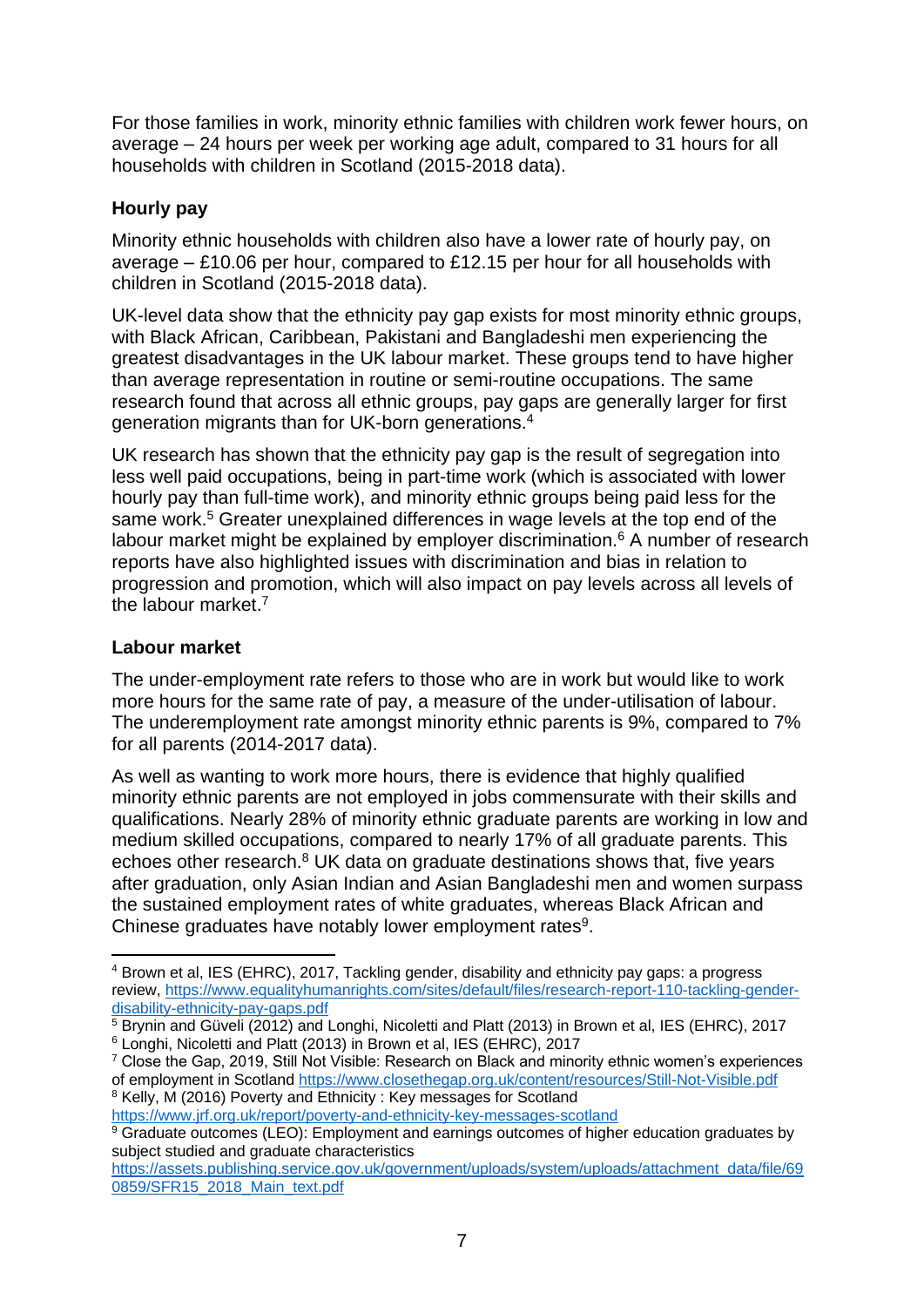#### **Skills and qualifications**

16.4% of minority ethnic parents in Scotland have low or no qualifications<sup>10</sup>, compared to 7.7% of all parents in Scotland. This 2017 APS data shows a larger gap than for non-parents (both groups being around 13%) and appears to contradict the results of the 2011 Census, which found that minority ethnic adults had a higher qualification rate than the general population. This is an area that requires further investigation and research.

In terms of school leaver attainment at SCQF level 5, all minority ethnic groups perform better on average than their white peers, a difference that has persisted over time.<sup>11</sup> The same gap is also evident at SCQF level 6 or better. This contrasts starkly with labour market outcomes for young minority ethnic people.



**Percentage of school leavers attaining one or more pass at SCQF Level 5 or better by ethnicity**

#### **Childcare and transport**

**.** 

There is currently no breakdown of data on the availability and affordability of accessible childcare for minority ethnic groups. However, some data on the affordability of childcare will be available from the Scottish Household Survey in 2021 (once three years of pooled data is available).

Evidence from other sources, including the Joseph Rowntree Foundation (JRF), suggests that some minority ethnic groups are more likely to work irregular, night or

<sup>&</sup>lt;sup>10</sup> Low qualifications are described as SCQF level 4 or lower.

<sup>&</sup>lt;sup>11</sup> Data for 2009/10 and 2010/11 not shown here also shows the same gap. Prior to this point data was not collected on a consistent basis. Data shown also excludes 'Other category' [which includes](http://www.scotland.gov.uk/Topics/Statistics/SIMD)  'Other - [other' and 'Other -](http://www.scotland.gov.uk/Topics/Statistics/SIMD) Arab'.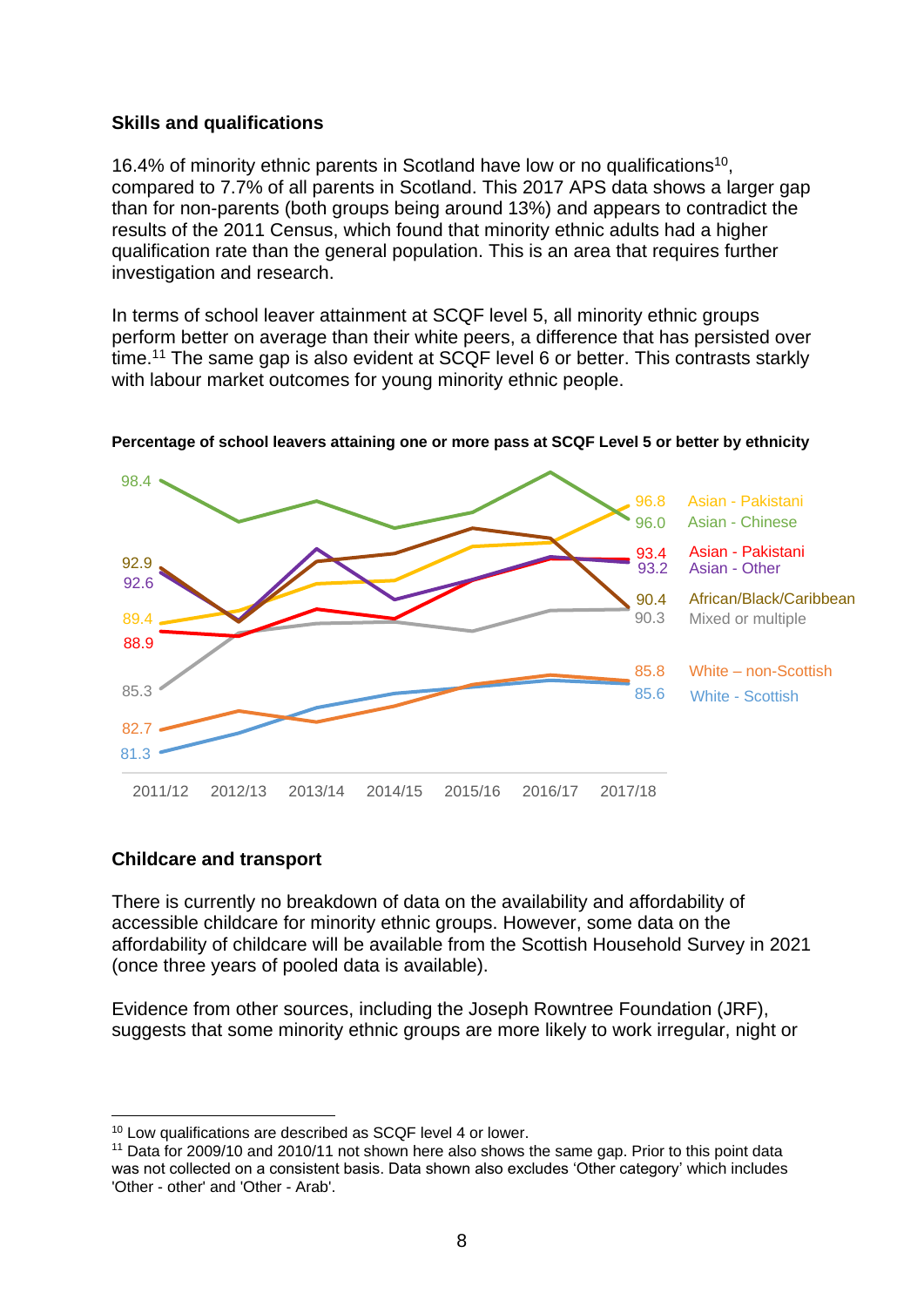weekend hours (e.g. in restaurants or hotels or as taxi drivers), and therefore require more flexible childcare than is currently available.<sup>12</sup>

Another JRF report found that lack of knowledge and information about childcare or support for carers is an important factor in low take-up among some minority ethnic groups, and there is also a lack of inclusive services (both childcare and other care services) that take into account cultural and religious differences<sup>13</sup>. A more recent report by Close the Gap (2019) echoed and added to these findings, and suggested that the lack of cultural sensitivities in formal childcare may be putting some families off from using this type of childcare. For migrant minority ethnic women, the lack of alternative informal networks to help with childcare limited their ability to enter the workforce or increase their working hours. It was also noted that the early years workforce in Scotland is predominantly white, which does not help address perceptions of cultural insensitivities.

On the availability of affordable and accessible public transport, the available data shows that 75.6% of minority ethnic households with children are very or fairly satisfied with public transport, compared to 64.3% of all households with children.



## **COSTS OF LIVING**

#### **Housing costs**

**.** 

Minority ethnic households with children spent 17% of their net household income on housing costs in 2015-18, compared to 11% for all households with children.

Housing costs have a similar impact on poverty risk for children in minority ethnic households as they do for all children.

<sup>12</sup> [https://www.jrf.org.uk/report/caring-and-earning-among-low-income-caribbean-pakistani-and](https://www.jrf.org.uk/report/caring-and-earning-among-low-income-caribbean-pakistani-and-somali-people)[somali-people](https://www.jrf.org.uk/report/caring-and-earning-among-low-income-caribbean-pakistani-and-somali-people)

<sup>13</sup> http://www.cpag.org.uk/sites/default/files/key\_messages\_scotland.pdf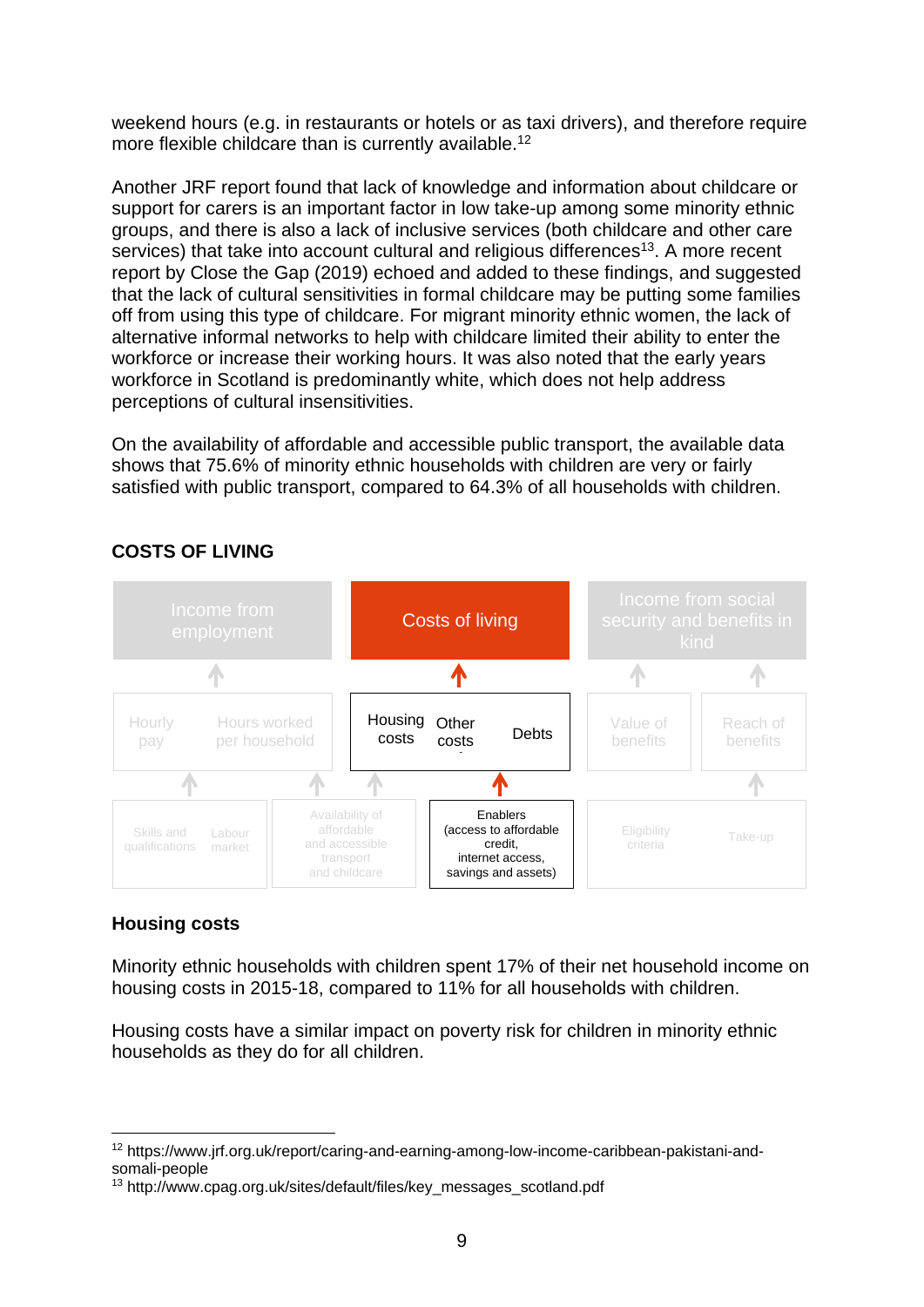|                                        | <b>Relative</b> |            | <b>Absolute</b> |     | Material<br>deprivation |     |
|----------------------------------------|-----------------|------------|-----------------|-----|-------------------------|-----|
|                                        | <b>BHC</b>      | <b>AHC</b> | <b>BHC</b>      | АНС | <b>BHC</b>              | AHC |
| Children in ethnic minority households | 35%             | 40%        | 30%             | 37% | 18%                     | 18% |
| All children                           | 20%             | 24%        | 17%             | 22% | 11%                     | 12% |

#### **Percentage of children in poverty before and after housing costs 2015-18 (Source: Family Resources Survey)**

## **Other costs of living**

There's no data on energy affordability for minority ethnic households with children (whether low income or not), at either Scotland or UK level. However, data for English households shows that 17% of minority ethnic households are living in fuel poverty, compared with 11% of all English households.

Low income minority ethnic households with children in the UK spent 15.2% of their household income on food and non-alcoholic drinks in 2014-2016/17, compared to 16.7% for all low income households with children.

## **Debt**

In 2014-2017, 13% of UK minority ethnic households with children were in unmanageable debt, compared to 9% for all households with children.

## **Enablers**

In 2014-17, 36% of minority ethnic households with children had no savings, which is the same as the percentage for all households with children. Internet access was also similar: 97% of minority ethnic households with children had home internet access, compared to 98% of all households with children.

## **INCOME FROM SOCIAL SECURITY AND BENEFITS IN-KIND**

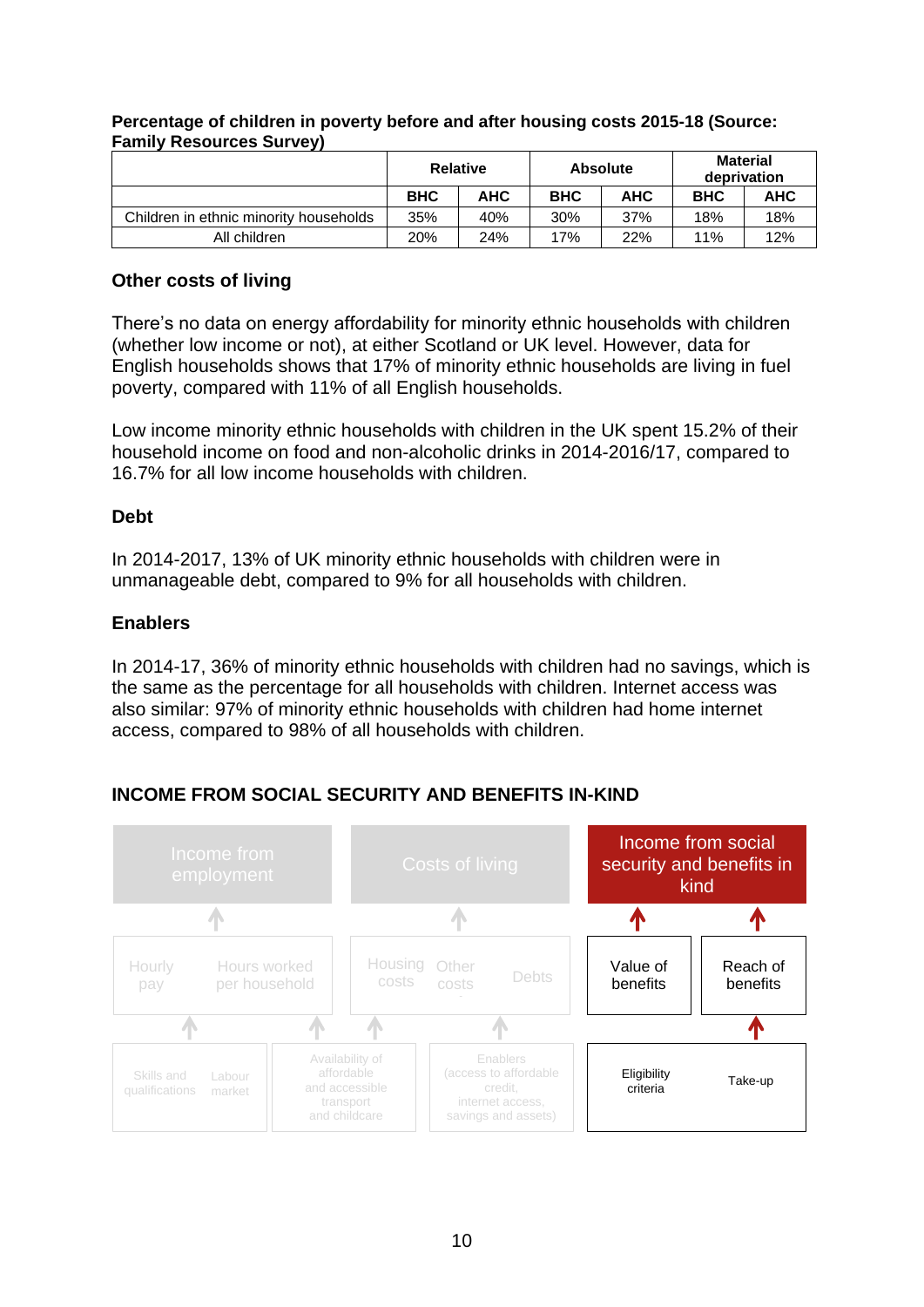Whilst wages and salaries are a high proportion of many minority ethnic households income (UK data) - higher than white households – many minority ethnic groups have a higher reliance on benefit income than white households.<sup>14</sup> Only Asian Indian and Chinese households have a lower reliance on benefits than white households. Asian Pakistani and Bangladeshi families have the highest reliance on benefit income of all ethnic groups, with the lowest proportion of household income from wages and salaries than any ethnic group.<sup>15</sup>

On take-up of benefits, a quick search and review of evidence suggests that this might be lower amongst minority ethnic groups – with cultural and religious factors leading to non-claiming, under-claiming and delayed claiming, particularly amongst Chinese and Bangladeshi households.<sup>16</sup> However, there does seem to be a lack of evidence in this important area.

## **POLICY AND RESEARCH IMPLICATIONS**

Many of the research reports referenced above have made wide-ranging recommendations for government, and employers, on how to address the issues that minority ethnic families in child poverty face. Most of the recommendations focus on the income from employment driver of child poverty, i.e. the labour market and tackling the underemployment and lower average hourly pay of minority ethnic groups.

Common recommendations to improve the labour market and employment prospects of minority ethnic people include:

- Improving equality monitoring and reporting of recruitment, pay and promotion so that employers can better understand and take action to deal with the issues within their organisations. Strong senior level leadership at CEO and board level is also required to change workplace cultures.
- Removing personal details from recruitment and promotion applications and introducing and communicating clear criteria on what is required for promotion.
- Introducing policies on flexible and part-time working at all levels of different organisations.
- Providing unconscious bias training, and consulting with minority ethnic employees to gauge their perceptions on workplace culture and complainthandling with a view to ensuring a robust, transparent and supportive complaint-handling procedure.
- Making a stronger link between skills policy and anti-poverty policies so that issues like the affordability of further and higher education for low paid workers are addressed, and so that employers are encouraged to identify and

**<sup>.</sup>** <sup>14</sup> This apparent discrepancy is due to all minority ethnic households having a far lower proportion of household income coming from state and private pensions.

<sup>15</sup> <https://www.gov.uk/government/statistics/family-resources-survey-financial-year-201617> FRS 2016-17 Income and State Support data tables, table 2.3.

<sup>16</sup> <https://cresh.org.uk/2015/12/04/income-deprivation-and-ethnicity/> and JRF, 1994, The provision of social security benefits to minority ethnic communities, https://www.jrf.org.uk/file/37520/download?token=d6lT4-Kj&filetype=...PDF file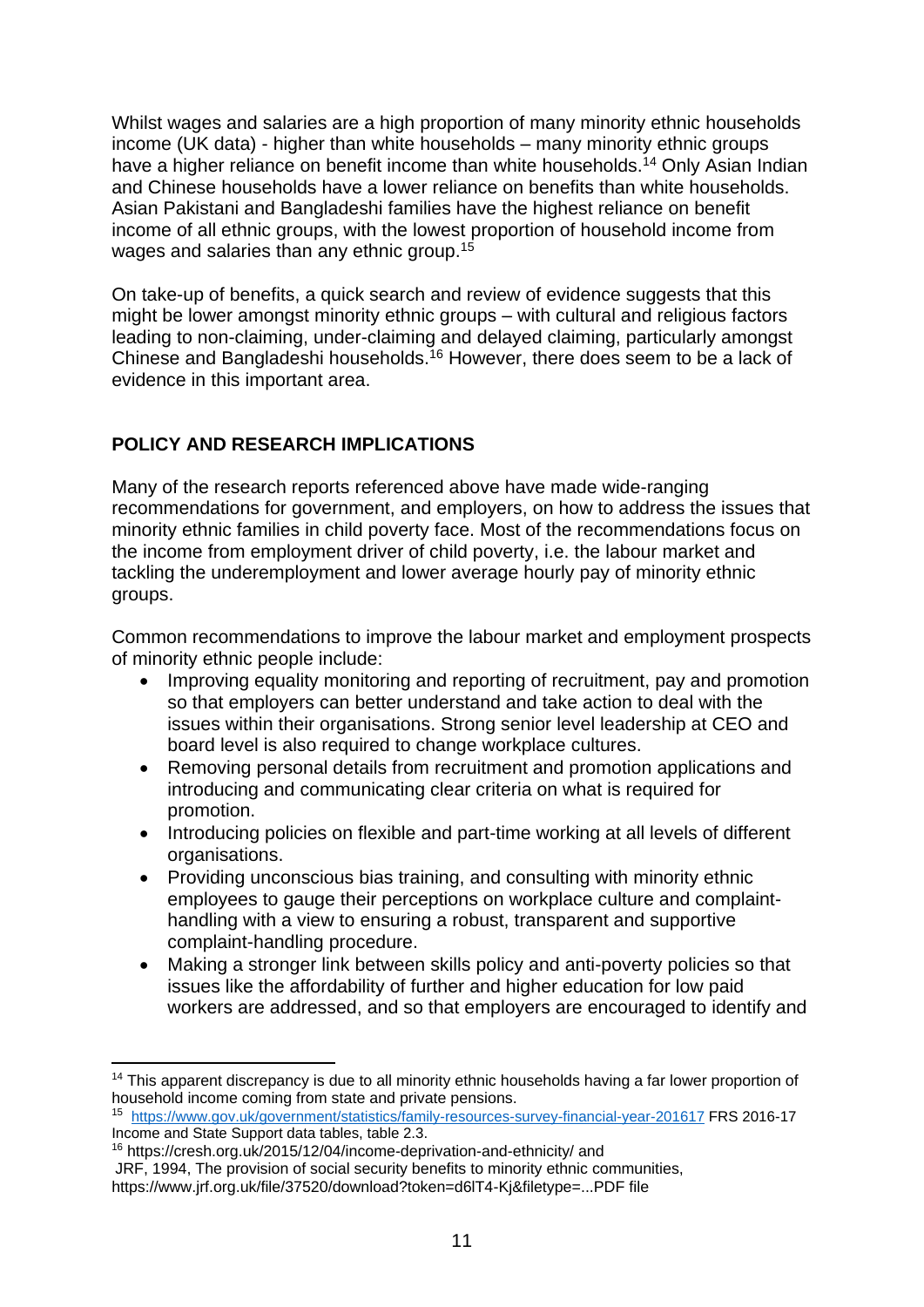support the acquisition of qualifications that are important for development and promotion.

Other policy suggestions worth highlighting include the use of SG and local authority procurement procedures to promote recruitment and progression for minority ethnic people, and the SG making investment conditional upon employers taking such action where people from ethnic minority communities are underrepresented. One report also suggested that employees should consider 'positive action' schemes where there is persistent underrepresentation.

One of the most striking findings on skills and qualifications is the higher achievement of all minority ethnic school leavers - a trend that has been evident for nearly a decade. Yet, there is a higher rate of unemployment amongst minority ethnic groups, including young people, and a clustering of people of all ages, including young people, employed in certain, often low paid, sectors. It is recommended that research is undertaken to find out what happens to minority ethnic school leavers in Scotland, and why. This could include the LEO database, which tracks minority ethnic graduates outcomes using linked administrative data, but should be broader than this. There is also a need to clarify how the rate of low or no qualifications among minority ethnic adults and parents compares to the general population.

Issues around the accessibility and attractiveness of childcare for minority ethnic groups is an issue raised consistently across different research reports. Two common recommendations to better the accessibility of formal childcare are to:

- Tailor and improve the information about the range of childcare options available, including flexible options from non-mainstream sources, and how formal childcare is being encouraged to be culturally sensitive;
- Improve the ethnic diversity of the childcare workforce. This would help address the cultural and religious barriers to accessing this type of formal childcare. Up to eleven thousand new early years staff are required by 2020 to deliver the expansion of Early Learning and Childcare (the 1140 hours commitment), so this represents an opportunity to address this issue.<sup>17</sup>

Take-up of social security benefits by minority ethnic families may well be an issue, but there is a lack of research in this area. The Social Security Experience Panels programme of research includes qualitative research with ethnic minorities to explore in detail how they want the Scottish social security system to work for them. It is recommended that research should be undertaken in association with the Social Security Experience Panels to examine the issues, and how uptake of devolved and non-devolved benefits can be maximised. However, as panel members are selfselecting, there may be a need to make additional efforts to reach under-represented minority ethnic group families.

**.** 

<sup>17</sup> <https://earlyyearsscotland.org/blog/towards-a-more-diverse-early-years-workforce>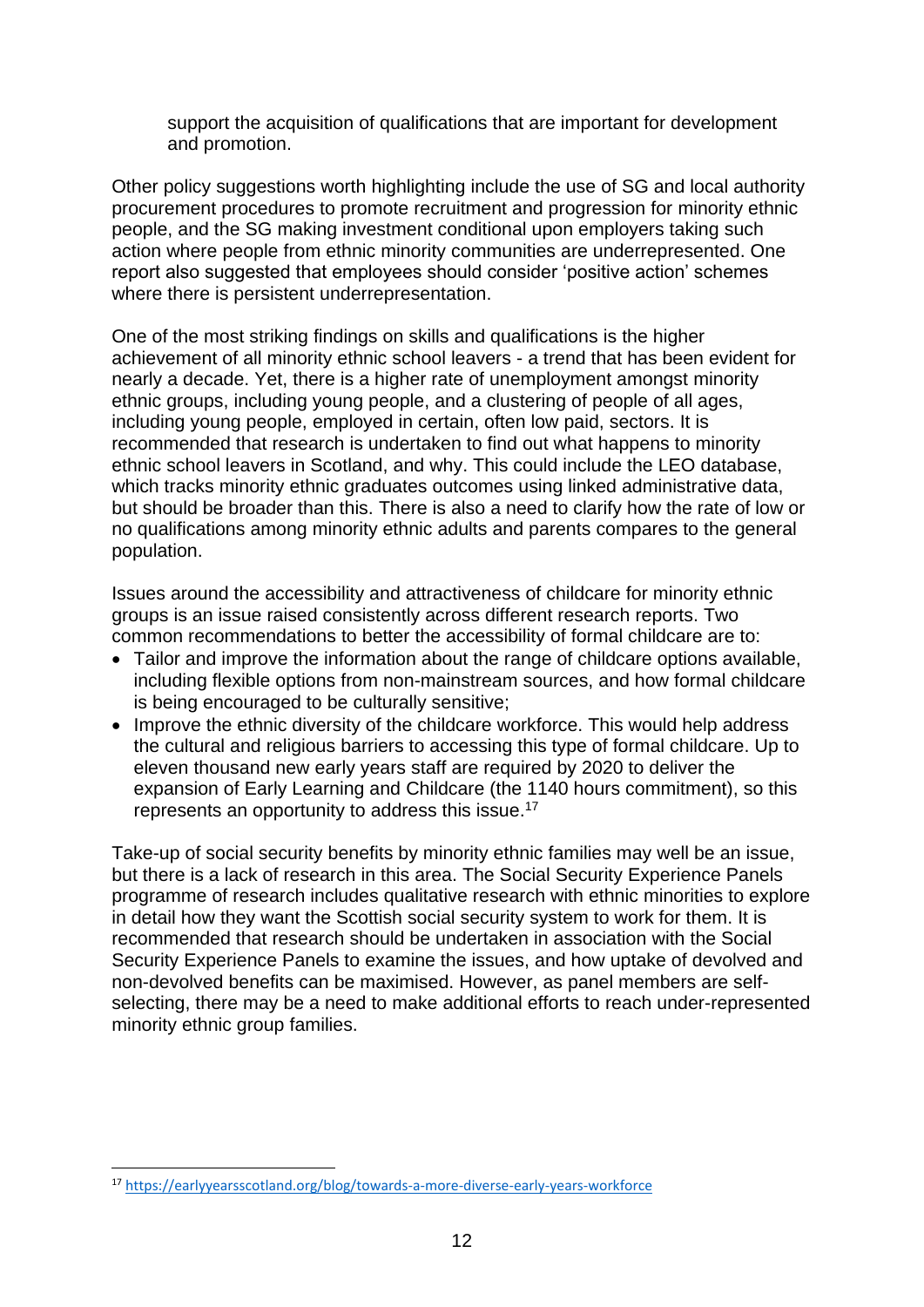| <b>DRIVER</b>    | <b>CPMF INDICATOR</b>                                                                                                                                                                                                               | <b>CAN CPMF</b><br><b>INDICATOR</b><br><b>BE BROKEN</b><br><b>DOWN BY</b><br><b>ETHNICITY?</b> | <b>ADAPTED</b><br><b>INDICATOR FOR</b><br><b>ETHNICITY</b><br><b>BREAKDOWN</b>                                    | <b>DATA FOR ETHNICITY BREAKDOWN</b>                                                                                                                                                                                                                        |
|------------------|-------------------------------------------------------------------------------------------------------------------------------------------------------------------------------------------------------------------------------------|------------------------------------------------------------------------------------------------|-------------------------------------------------------------------------------------------------------------------|------------------------------------------------------------------------------------------------------------------------------------------------------------------------------------------------------------------------------------------------------------|
| Hours worked     | Percentage of children living in<br>households where no adult is in paid<br>employment<br>(Source: Annual Population Survey)                                                                                                        | Yes                                                                                            | Not applicable                                                                                                    | A higher percentage of minority ethnic<br>children live in workless households -<br>16.4% compared to 11.7% of all children in<br>Scotland (2017 data), a gap of 4.7<br>percentage points<br>(Source: Annual Population Survey)                            |
| per<br>household | Average (median) number of hours<br>worked per working-age adult in<br>working low income households with<br>children<br>(Source: Family Resources Survey)                                                                          | $No$ – sample<br>size is too<br>small                                                          | Average (median)<br>number of hours<br>worked per working-<br>age adult in working<br>households with<br>children | Working-age adults in working minority<br>ethnic households with children work an<br>average (median) of 24 hours per week,<br>compared to 32 hours per week for all<br>households with children<br>(Source: Family Resources Survey, 2015-<br>2018 data). |
| Hourly pay       | Average hourly pay in low income<br>households with children<br>(Source: Family Resources Survey)                                                                                                                                   | $No$ – sample<br>size is too<br>small                                                          | Average hourly pay in<br>households with<br>children                                                              | Minority ethnic households with children<br>earn an average of £10.06 per hour,<br>compared to £12.15 per hour for all<br>households with children<br>(Source: Family Resources Survey, 2015-<br>2018 data).                                               |
| Labour<br>market | Percentage of parents who are<br>underemployed - defined as<br>unemployed, economically inactive<br>but wanting work, or working part-<br>time because they could not find full-<br>time work<br>(Source: Annual Population Survey) | Yes (by<br>pooling data<br>across years)                                                       | Not applicable                                                                                                    | The average underemployment rate<br>amongst minority ethnic parents was 9.8%,<br>compared to 7% for all parents<br>(Source: Annual Population Survey, 2014-<br>2017 data).                                                                                 |

## **Ethnicity breakdowns of Child Poverty Measurement Framework indicators**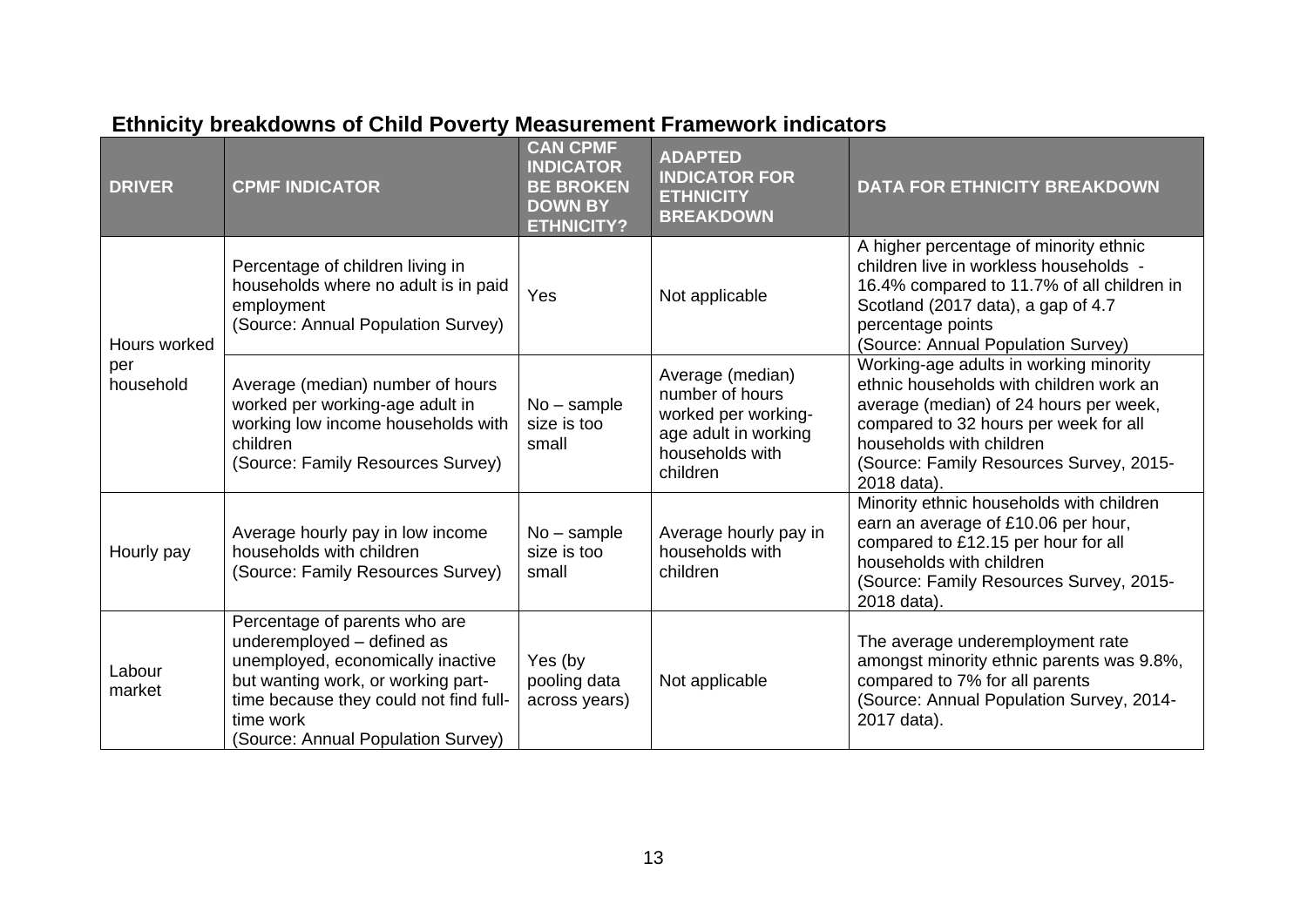| <b>DRIVER</b>                            | <b>CPMF INDICATOR</b>                                                                                                                                                   | <b>CAN CPMF</b><br><b>INDICATOR</b><br><b>BE BROKEN</b><br><b>DOWN BY</b><br><b>ETHNICITY?</b> | <b>ADAPTED</b><br><b>INDICATOR FOR</b><br><b>ETHNICITY</b><br><b>BREAKDOWN</b> | <b>DATA FOR ETHNICITY BREAKDOWN</b>                                                                                                                                                                                                              |
|------------------------------------------|-------------------------------------------------------------------------------------------------------------------------------------------------------------------------|------------------------------------------------------------------------------------------------|--------------------------------------------------------------------------------|--------------------------------------------------------------------------------------------------------------------------------------------------------------------------------------------------------------------------------------------------|
|                                          | Skills under-utilisation - Percentage<br>of employed graduates aged 16-64<br>who are in low and medium low<br>skilled occupations<br>(Source: Annual Population Survey) | Yes                                                                                            | Not applicable                                                                 | 27.8% of minority ethnic graduate parents<br>who are working are in low and medium<br>skilled occupations, compared to 16.7% of<br>all graduate parents, a gap of 11.1<br>percentage points<br>(Source: Annual Population Survey - 2017<br>data) |
| Skills and                               | Percentage of parents with no or low<br>qualifications<br>(Source: Annual Population Survey)                                                                            | Yes                                                                                            | Not applicable                                                                 | 16.4% of minority ethnic parents have low or<br>no qualifications, compared to 7.7% of all<br>parents<br>(Source: Annual Population Survey, 2017<br>data)                                                                                        |
| qualifications                           | SIMD5-SIMD1 gap in percentage of<br>school leavers who have achieved<br><b>SCQF Level 5 or better</b><br>(Source: SG attainment statistics)                             | Not applicable                                                                                 | Not applicable                                                                 | Not applicable                                                                                                                                                                                                                                   |
| Availability of<br>affordable<br>and     | Percentage of children's daycare<br>places that are in settings that<br>operate during the school holidays<br>(Source: Care Inspectorate Data)                          | Not applicable                                                                                 | Not applicable                                                                 | Not applicable                                                                                                                                                                                                                                   |
| accessible<br>transport and<br>childcare | Percentage of children's daycare<br>places that are in settings that are<br>open before, during and after school<br>hours (Source: Care Inspectorate<br>Data)           | Not applicable                                                                                 | Not applicable                                                                 | Not applicable                                                                                                                                                                                                                                   |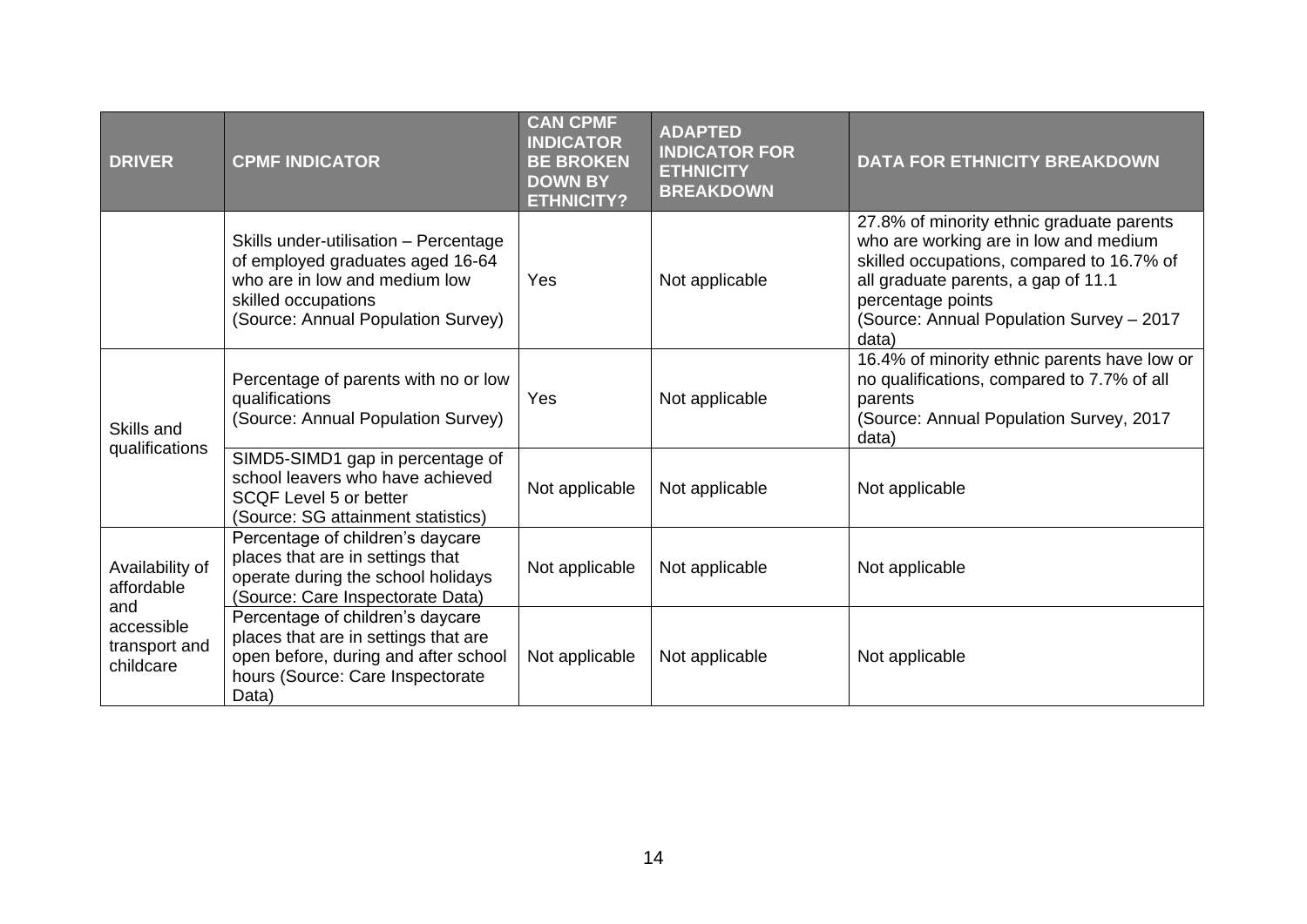| <b>DRIVER</b>            | <b>CPMF INDICATOR</b>                                                                                                                                                                                                | <b>CAN CPMF</b><br><b>INDICATOR</b><br><b>BE BROKEN</b><br><b>DOWN BY</b><br><b>ETHNICITY?</b> | <b>ADAPTED</b><br><b>INDICATOR FOR</b><br><b>ETHNICITY</b><br><b>BREAKDOWN</b>                                               | <b>DATA FOR ETHNICITY BREAKDOWN</b>                                                                                                                                                                                                      |
|--------------------------|----------------------------------------------------------------------------------------------------------------------------------------------------------------------------------------------------------------------|------------------------------------------------------------------------------------------------|------------------------------------------------------------------------------------------------------------------------------|------------------------------------------------------------------------------------------------------------------------------------------------------------------------------------------------------------------------------------------|
|                          | Percentage of parents paying for<br>any pre-school childcare who report<br>that they find it difficult or very<br>difficult to afford their household's<br>childcare costs<br>(Source: Scottish Household<br>Survey) | Yes (by<br>pooling data<br>across years)                                                       | Not applicable                                                                                                               | 3 years of pooled data will be available in<br>September 2021<br>(Source: Scottish Household Survey)                                                                                                                                     |
|                          | Percentage of low income<br>households with children that are<br>very or fairly satisfied with the quality<br>of public transport<br>(Source: Scottish Household<br>Survey)                                          | No - sample<br>size is too<br>small                                                            | Percentage of<br>households with<br>children that are very or<br>fairly satisfied with the<br>quality of public<br>transport | 75.6% of minority ethnic households with<br>children in Scotland are very or fairly<br>satisfied with public transport, compared to<br>64.3% of all households with children<br>(Source: Scottish Household Survey, 2014-<br>2017 data). |
| Housing<br>costs         | Housing costs as a proportion of net<br>household income for low income<br>households with children<br>(Source: Family Resources Survey)                                                                             | No - sample<br>size is too<br>small                                                            | Housing costs as a<br>proportion of net<br>household income for<br>households with<br>children                               | Minority ethnic households with children<br>spend 17% of their net household income<br>on housing costs, compared to 11% for all<br>households with children<br>(Source: Family Resources Survey, 2015-<br>2018 data)                    |
| Other costs of<br>living | Median ratio of required fuel costs to<br>net household income after housing<br>costs for low income households<br>with children<br>(Source: Scottish House Condition<br>Survey modelled fuel bills)                 | No-sample<br>size is too<br>small                                                              | Percentage of<br>households living in fuel<br>poverty - England                                                              | 17% of minority ethnic households in<br>England were living in fuel poverty,<br>compared with 11% of all households<br>(Source: ONS Fuel Poverty Statistics, via<br>Cabinet Office ethnicity facts and figures<br>website)               |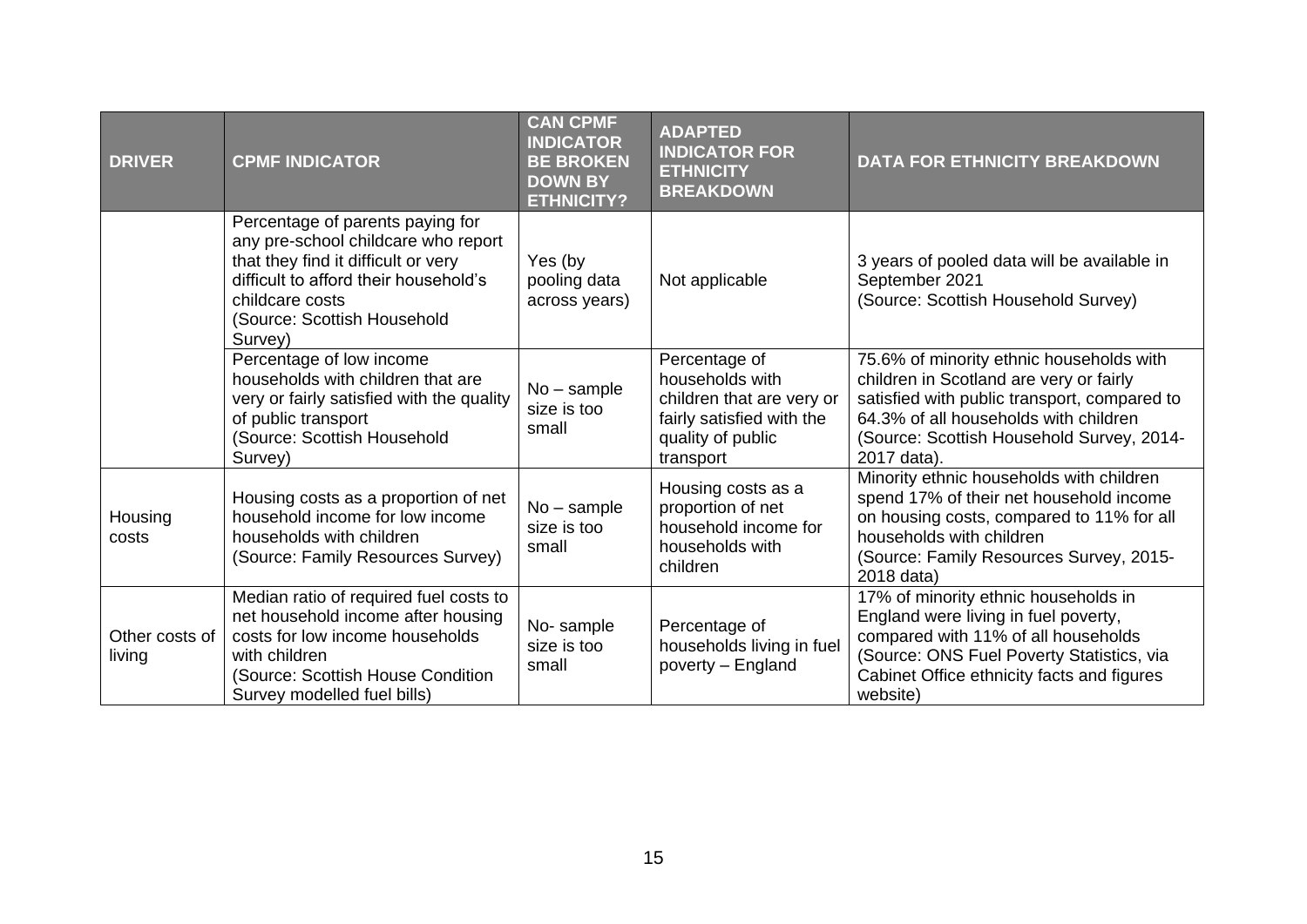| <b>DRIVER</b> | <b>CPMF INDICATOR</b>                                                                                                                                 | <b>CAN CPMF</b><br><b>INDICATOR</b><br><b>BE BROKEN</b><br><b>DOWN BY</b><br><b>ETHNICITY?</b> | <b>ADAPTED</b><br><b>INDICATOR FOR</b><br><b>ETHNICITY</b><br><b>BREAKDOWN</b>                                             | <b>DATA FOR ETHNICITY BREAKDOWN</b>                                                                                                                                                                                                                                           |
|---------------|-------------------------------------------------------------------------------------------------------------------------------------------------------|------------------------------------------------------------------------------------------------|----------------------------------------------------------------------------------------------------------------------------|-------------------------------------------------------------------------------------------------------------------------------------------------------------------------------------------------------------------------------------------------------------------------------|
|               | Percentage of income spent on food<br>and non-alcoholic drinks by low<br>income households with children<br>(Source: Living Costs and Food<br>Survey) | $No$ – sample<br>size is too<br>small                                                          | Percentage of income<br>spent on food and non-<br>alcoholic drinks by low<br>income households<br>with children - UK level | Low income minority ethnic households with<br>children in the UK spent 15.2% of their<br>household income on food and non-<br>alcoholic drinks in 2014-2016/17, compared<br>to 16.7% for all low income households with<br>children<br>(Source: Living Costs and Food Survey) |
| Debt          | Percentage of households with<br>children that are in unmanageable<br>debt<br>(Source: Wealth and Assets Survey)                                      | $No$ – sample<br>size is too<br>small                                                          | Percentage of<br>households with<br>children that are in<br>unmanageable debt -<br><b>UK</b> level                         | 13% of minority ethnic households with<br>children in the UK are in unmanageable<br>debt, compared to 9% for all households<br>with children (2014-2017 data)<br>(Source: Wealth and Assets Survey)                                                                           |
|               | Access to affordable credit - use of<br>high cost credit in the past 12<br>months<br>(Source: Scottish Household<br>Survey)                           | $No$ – sample<br>size is too<br>small                                                          | None                                                                                                                       | None                                                                                                                                                                                                                                                                          |
| Enablers      | Percentage of low income<br>households with children that have<br>no savings<br>(Source: Scottish Household<br>Survey)                                | $No$ – sample<br>size is too<br>small                                                          | Percentage of<br>households with<br>children that have no<br>savings                                                       | 36% of minority ethnic households with<br>children have no savings, compared to 36%<br>of all households with children<br>(Source: Scottish Household Survey, 2014-<br>2017 data)                                                                                             |
|               | Percentage of low income<br>households with children that have<br>home internet access<br>(Source: Scottish Household<br>Survey)                      | $No$ – sample<br>size is too<br>small                                                          | Percentage of<br>households with<br>children that have<br>home internet access                                             | 97% of minority ethnic households with<br>children have home internet access,<br>compared to 98% of all households with<br>children<br>(Source: Scottish Household Survey)                                                                                                    |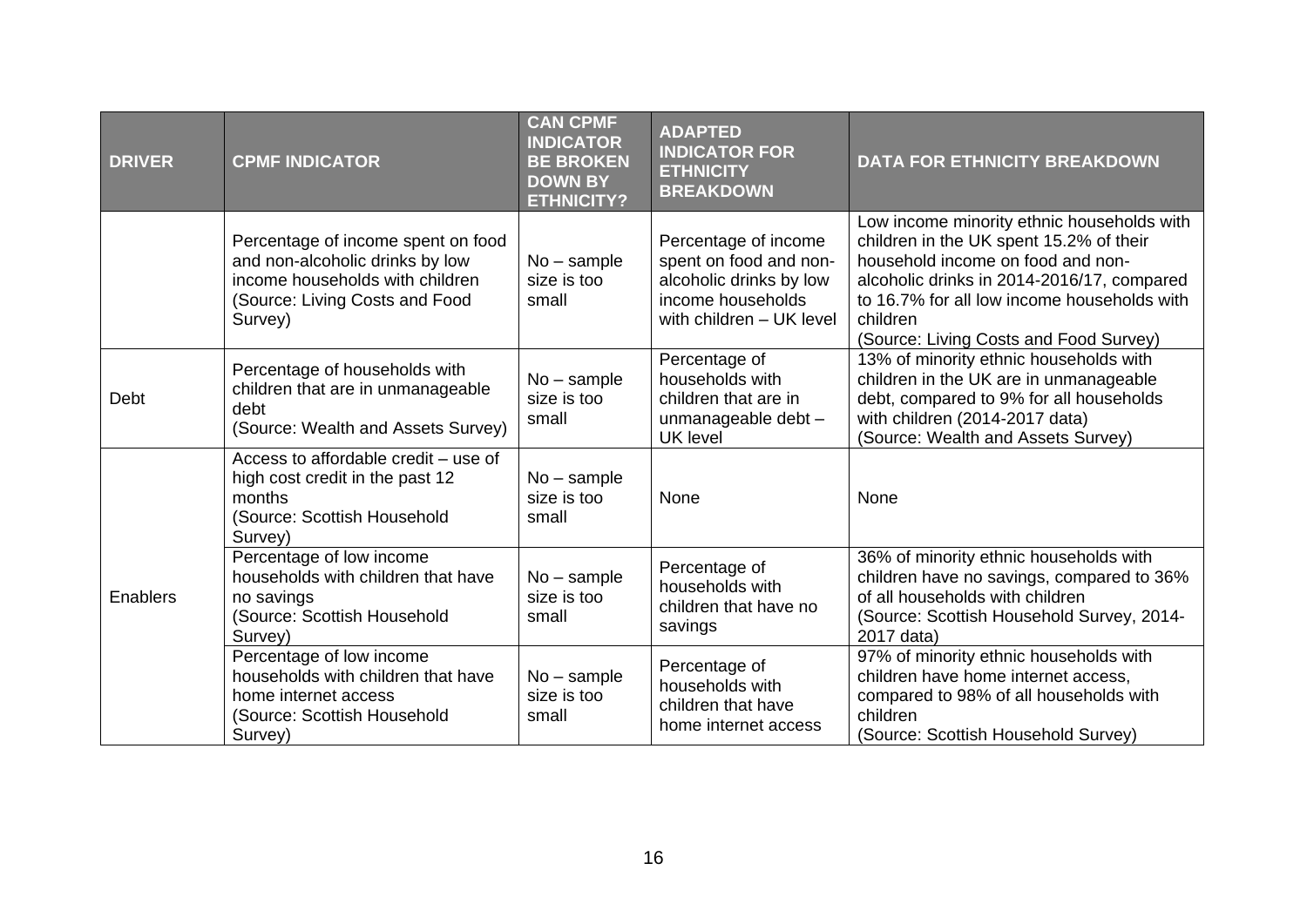| <b>DRIVER</b>             | <b>CPMF INDICATOR</b>                                                                                                                                                                                                                                                         | <b>CAN CPMF</b><br><b>INDICATOR</b><br><b>BE BROKEN</b><br><b>DOWN BY</b><br><b>ETHNICITY?</b> | <b>ADAPTED</b><br><b>INDICATOR FOR</b><br><b>ETHNICITY</b><br><b>BREAKDOWN</b> | <b>DATA FOR ETHNICITY BREAKDOWN</b> |
|---------------------------|-------------------------------------------------------------------------------------------------------------------------------------------------------------------------------------------------------------------------------------------------------------------------------|------------------------------------------------------------------------------------------------|--------------------------------------------------------------------------------|-------------------------------------|
| Reach of<br>benefits      | Share of total income from social<br>security going to households with<br>children that goes to low income<br>households<br>(Source: Family Resources Survey)                                                                                                                 | Not applicable                                                                                 | Not applicable                                                                 | Not applicable                      |
|                           | Real terms value $(E/pw)$ of reserved<br>social security entitlement<br>(JSA+CTC+Child Benefit) for out-of-<br>work couple households with two<br>children<br>(Source: DWP benefit rates)                                                                                     | Not applicable                                                                                 | Not applicable                                                                 | Not applicable                      |
| Generosity of<br>benefits | Real terms value $(E/pw)$ of reserved<br>social security entitlement<br>(WTC+CTC) for a lone parent<br>working full-time / couple with one<br>working full-time and one not in paid<br>employment, on minimum wage,<br>with two children<br>(Source: DWP benefit rates)       | Not applicable                                                                                 | Not applicable                                                                 | Not applicable                      |
|                           | Real terms value $(E)$ of school<br>clothing grant - average value<br>across Scottish local authorities,<br>with weighting to adjust for the<br>different numbers of school pupils in<br>each local authority<br>(Source: Scottish Government<br>survey of local authorities) | Not applicable                                                                                 | Not applicable                                                                 | Not applicable                      |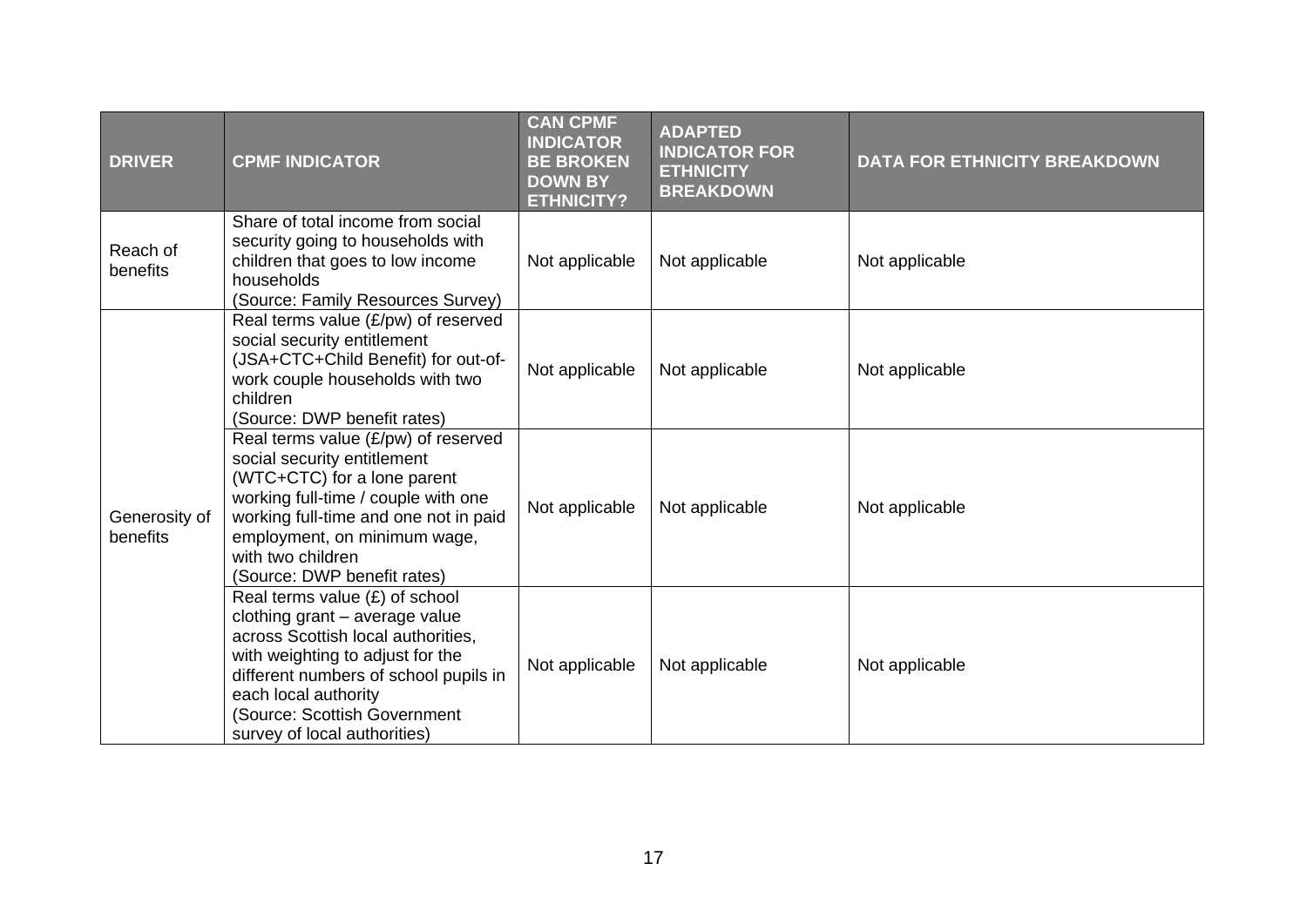| <b>DRIVER</b> | <b>CPMF INDICATOR</b>                                                                                                                                                                                                                                 | <b>CAN CPMF</b><br><b>INDICATOR</b><br><b>BE BROKEN</b><br><b>DOWN BY</b><br><b>ETHNICITY?</b> | <b>ADAPTED</b><br><b>INDICATOR FOR</b><br><b>ETHNICITY</b><br><b>BREAKDOWN</b> | <b>DATA FOR ETHNICITY BREAKDOWN</b> |
|---------------|-------------------------------------------------------------------------------------------------------------------------------------------------------------------------------------------------------------------------------------------------------|------------------------------------------------------------------------------------------------|--------------------------------------------------------------------------------|-------------------------------------|
| Take-up       | Percentage of children registered for<br>Free School Meals (including all<br>Primary 1 to Primary 3 pupils<br>registered under the universal<br>provision) who took a free school<br>meal on the day of the survey<br>(Source: Healthy Living Survey) | $No$ – ethnicity<br>data not<br>collected                                                      | None                                                                           | None                                |